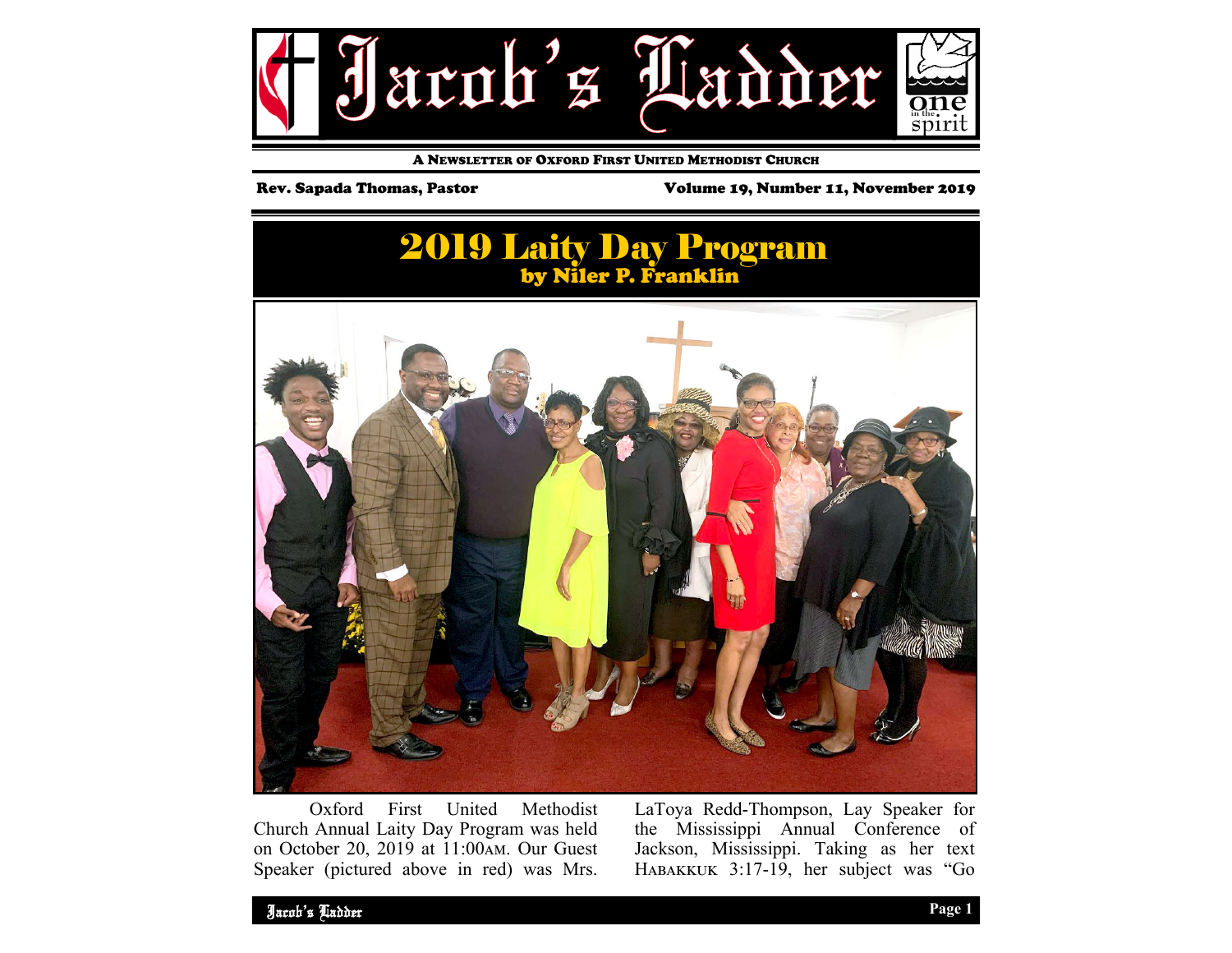With Hope Through Purpose." She gave very valuable information on the subject and how we should endeavor to live. Mrs. Thompson gave an awesome message and was given a standing ovation. Afterward, she was presented a token of Appreciation from the Church and presented a Certificate of Appreciation.

 She and her Mother were later taken on a tour of our new church location and then to McAlister's Deli for a meal of her choice. Afterward, they departed for home in Madison, Mississippi.

 Our Laity Day Program was set up where we gave the Pastor and any clergy person in the church a day of rest. Our members took charge and let the pastor see that his work is not in vain. The teaching of his ministry can be carried on in his absence.

 As program coordinator, I would like to thank all the program participants and church members for their beautiful decorations, food sent for refreshments, and Chris Spearman for his Praise Dance presentation. You all were a blessing. Amen.

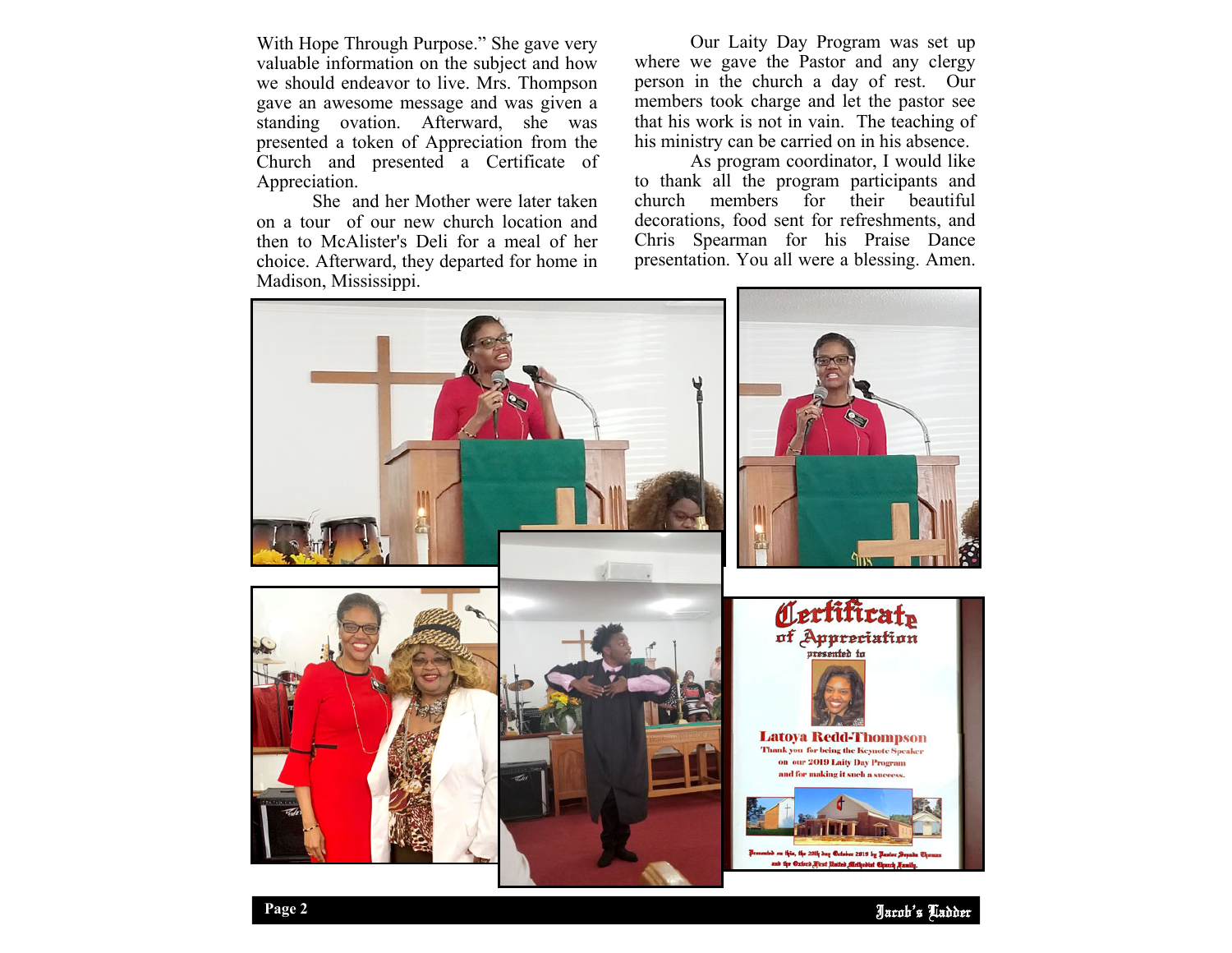

# Changing Times at Oxford First UMC

## "But one thing I do: forgetting what lies behind and reaching forward to what lies ahead,"

—PHILIPPIANS 3:13

Beginning on December 1, 2019 Oxford First UMC will be changing the hour of its regular Sunday Worship Service moving forward from the current time of  $11:00A.M.$  to 9:00A.M. Sunday School will follow immediately after Worship Service. We are

looking forward to everyone remaining after service and participating in Sunday School. This change had been discussed for years, but after a church vote Sunday October 27<sup>th</sup> we are finally committed to moving forward with it.